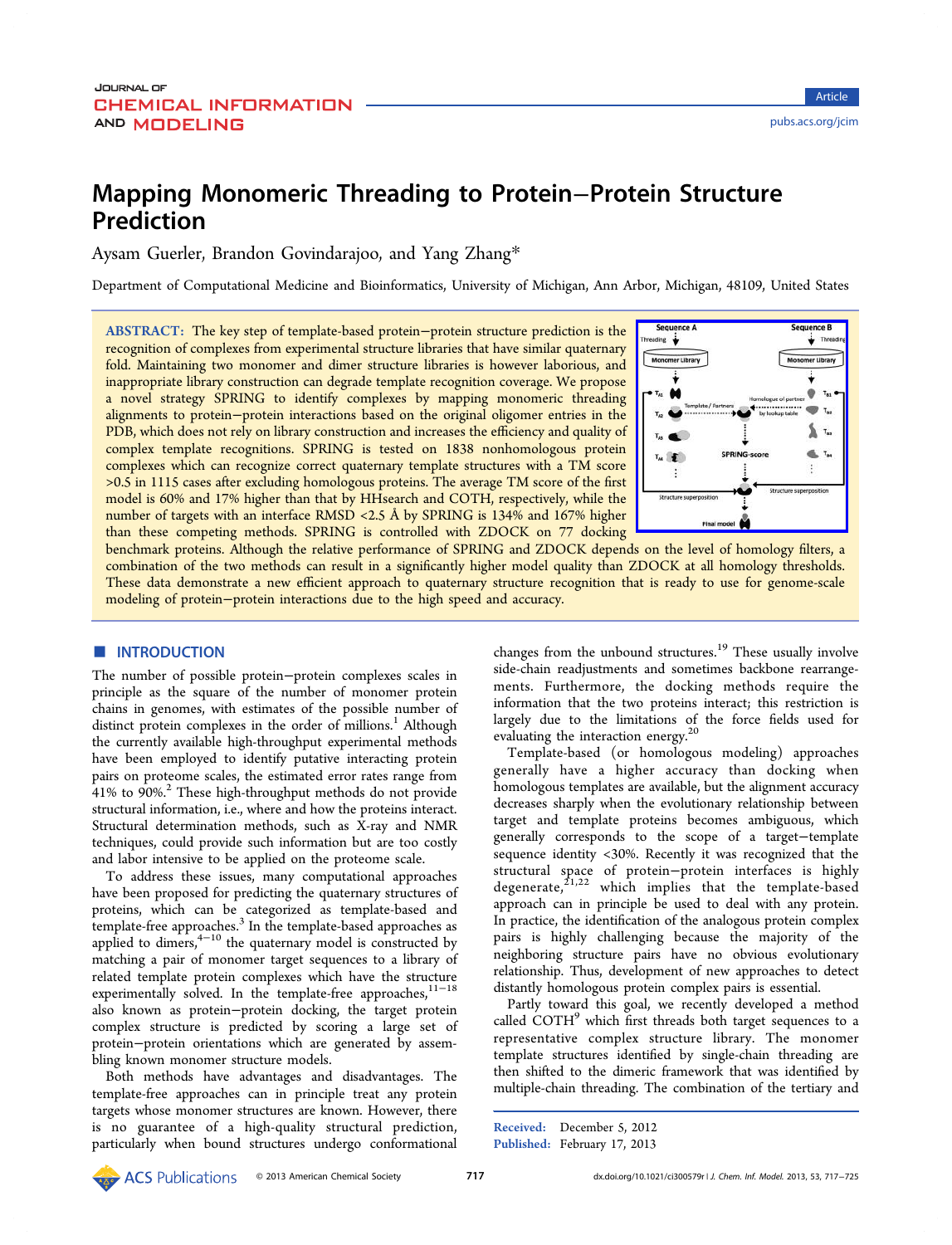<span id="page-1-0"></span>quaternary libraries demonstrates a significant increase of the alignment coverage from the original complex structure templates, compared with other multiple-chain threading methods. However, the COTH procedure can be laborious since two template libraries (one for monomer and one for dimer) need to be maintained and updated. It is quite often that we found some interactions have been missed in the dimeric library even though we increased the sequence identity cutoff up to 90%. More importantly, the structural superposition can shift the complex structure to a wrong orientation especially when the structural similarity between the monomer structures in the two threading steps is low.

In this work, we address these issues by developing a new single-chain-based threading and mapping method for complex structure prediction, called SPRING (single-chain-based prediction of interactions and geometries). Since in most cases one chain structure is taken directly from the original oligomer structure in the PDB, the alignment loss from the monomer-to-dimer superimposition is kept minimal. Second, the close match of the interface areas from the same oligomers helps improve the coverage and accuracy of interface contact predictions which aims to solve a major issue in previous multiple-threading approaches.<sup>8,9,23</sup> Third, since a one-step single-chain threading is conducted, only the monomer structure library is needed in [SPRI](#page-8-0)NG. It is therefore faster than COTH and other threading approaches, and the library is easier to maintain and update. Meanwhile, a precalculated lookup table is exploited to quickly exclude most of the complex frameworks that have no homologous association to the binding sequences. This is particularly important for speeding up the genome-scale modeling of protein−protein interactions, since only a small subset of interactions need to be pursued after this filtering step. Moreover, the complex template coverage is significantly maximized since there is no sequence cutoff for constructing the library. To examine the efficiency and generality, we will carefully test the method in control with other state-of-the-art template-based methods in large-scale benchmarks. The SPRING algorithm is freely available at http://zhanglab.ccmb.med.umich.edu/spring/.

# **[MATERIALS AND METHODS](http://zhanglab.ccmb.med.umich.edu/spring/)**

SPRING Algorithm. SPRING constructs the structure of protein complexes starting from two input chain sequences A and B (Figure 1). At first, a list of putative monomer templates  $(T_A)$  for sequence A is identified from the monomeric template library using a threading approach, e.g.,  $MUSTER, <sup>24</sup>$  $HHsearch<sub>1</sub><sup>25</sup>$  or both. The threading provides a template alignment and a Z-score  $(Z_A)$  for the input sequence A. He[re,](#page-8-0) the Z-sco[re](#page-8-0) is defined as the difference between the raw alignment scores and the mean in the unit of variations, which has been widely used to assess the significance of the threading alignments, i.e., a higher Z-score means a higher significance and usually corresponds to a better quality of the alignment. The top template of the highest Z-score  $(T_{A1})$  will be used to construct a monomer model for chain A.

Meanwhile, we thread the sequence of chain B through the monomeric structure library to identify another set of putative templates  $(T_B)$  with associated Z-scores  $(Z_B)$  (right column of Figure 1). Analogous to chain A, we derive a top-ranked monomer model for chain B using the template with the highest Z-score  $(T_{B1})$ .

To construct structure models of the complex, we now gather a set of template/partner frameworks by using the (top-



Figure 1. [Flowchart of SPRING pipeline. Target sequences A an](http://pubs.acs.org/action/showImage?doi=10.1021/ci300579r&iName=master.img-001.jpg&w=214&h=214)d B are first threaded against the monomer template library, which yields two lists of templates  $T_A$  (black) and  $T_B$  (gray). For chain A, we retrieve all binding partners  $P_A$  (light gray) from the original template entry in the PDB. Each binding partner is associated to its closest homologue (e.g.,  $P_2$  and  $B_2$ ) by a precalculated look-up table using PSI-BLAST. The complex models are then constructed by structurally aligning the top-rank monomer models to the template/binding partner and ranked by SPRING-score (eq 1).

and lower-ranking) monomer templ[at](#page-2-0)es of chain A  $(T_A)$ . Therefore we retrieve the corresponding oligomer file of each monomer template  $T_A$  from the PDB. Then, all binding partners of the templates  $T_A$  are collected from the oligomers (labeled as  $P_A$ ). These also include binding partners and their respective orientations as deposited by the remark "350" of the PDB file. Template/partner frameworks can only be derived from monomer templates  $T_A$  with at least one binding partner.

Using the identified template/partner frameworks, we start by structurally aligning the top-ranked monomer model of chain A to all templates  $(T_A)$ , where the alignment is built on the subset of interface residues. Additionally, we align the topranked monomer model of chain B to all binding partner structures of chain A that were retrieved from the PDB oligomers  $(P_A)$ ; the alignment is based on the subset of interface residues. These two monomer-to-oligomer superimpositions yield a dimeric model, consisting of the reoriented top monomer models for chains A and B based on each of the oligomer frameworks. Here, we note that the tertiary structures of two components are both from the top threading template, although the oligomer frameworks can come from the lowerrank threading templates. Based on our training results, using the top-rank monomer templates can generate on average better quality of complex models than using lower-rank monomer templates based on both global and interface scores. This is because the top monomer templates have generally a higher accuracy of alignments than lower-rank ones. Moreover, for reasonable frameworks the structures of component chains and the top monomer templates are often close, and the alignment loss from the superimpositions is minimal. Nevertheless, most of the top complex models by SPRING are built from the top oligomer frameworks. In these cases, the component models of the probe chain are taken directly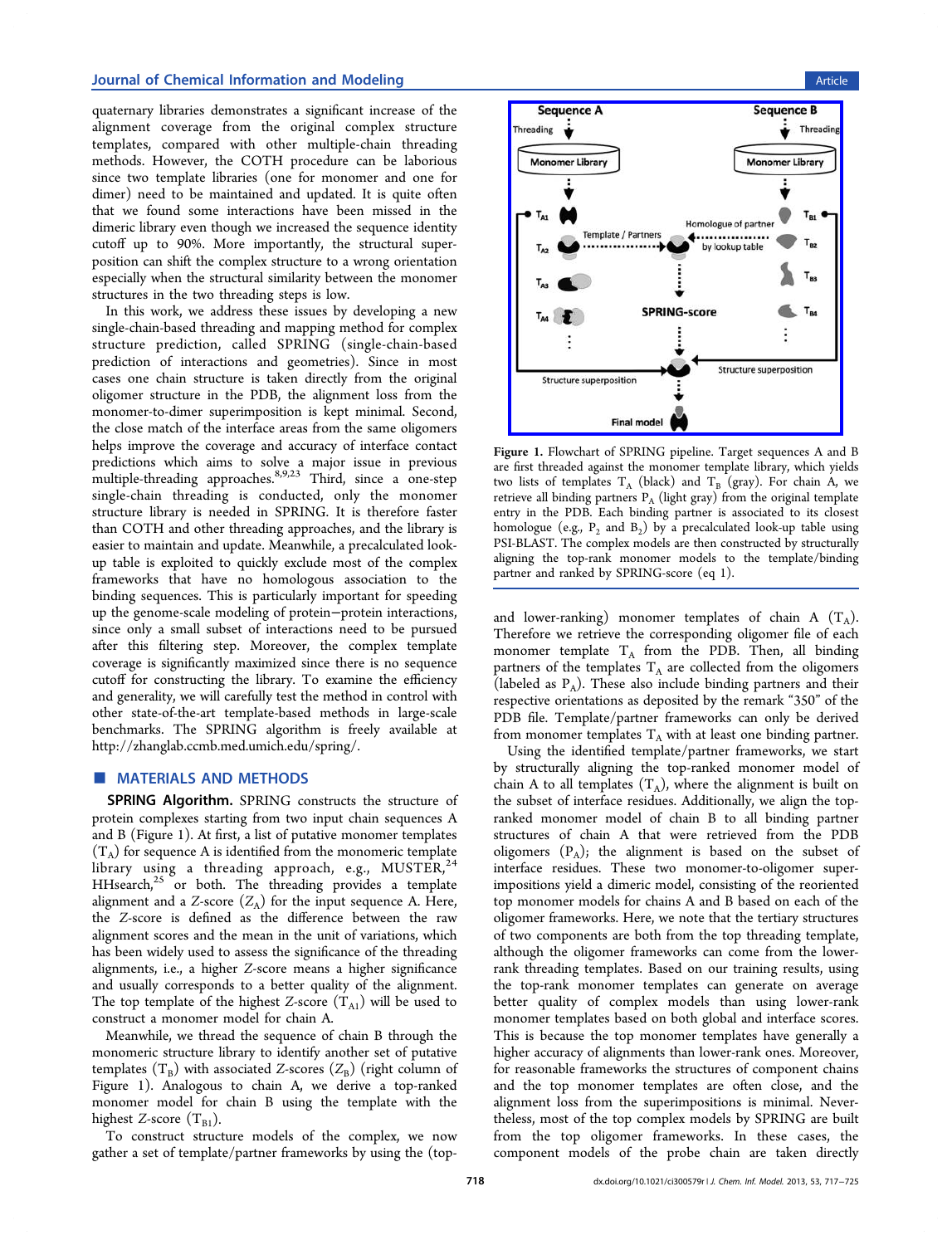<span id="page-2-0"></span>from the oligomers, and no structural superimposition is needed.

To improve the efficiency, we exclude template/partner frameworks if the corresponding binding partner is not homologues to any of the monomer templates  $(T_B)$  identified for chain B. The homology can be quickly verified through our precalculated look-up table, which is essentially a one-to-one PDB ID map to associate every binding partner in the oligomers to its closest homologues monomer structure from our tertiary template library (middle column of Figure 1). The look-up table was pregenerated by an all-against-all PSI-BLAST search $^{26}$  of the PDB library, where the partner/ho[mo](#page-1-0)logue association with the lowest E-value was selected for each bindi[ng](#page-8-0) partner. The look-up table is particularly useful to increase the efficiency for genome-wide all-against-all modeling studies, since only a small subset (∼1%) of protein pairs that can find putative template/partner frameworks is needed for the consequent model construction.

The models constructed from monomer-to-oligomer mappings are evaluated by the SPRING-score which is a linear combination of three terms:

$$
SPRING-score = \min(Z_A, Z_B) + w_1 TM + w_2contact
$$
\n(1)

where the first term is the smaller Z-score of threading of the two target sequences; the second is the TM-score returned by TM-align<sup>27</sup> when aligning the top-ranked monomer model for B to the subset of interface residues of the selected binding partners [of](#page-8-0) chain A  $(P_A)$ ; the third counts for a distance-specific interface contact potential, which was derived from 3897 nonredundant dimeric protein structures with a sequence identity <30% to each other.<sup>22</sup> It uses a formula similar as Zhou et al. but with the atomic distances taken from residues in separate chains,<sup>28</sup> and  $w_1 = 12.4$  $w_1 = 12.4$  $w_1 = 12.4$  and  $w_2 = -0.2$  are the weight factors balancing the terms. We determine the weighting parameters thr[oug](#page-8-0)h a grid search on a separate training set of 200 randomly selected protein complexes by maximizing the number of 'acceptable' models, where an acceptable model refers to the top-ranked models with >30% of correctly predicted  $C_{\alpha}$ -atom contacts in the interface.

For heterodimer proteins, this process is repeated using B as probe to identify binding partners for the complex template identification and model construction. The models of the highest SPRING-score in the two processes are finally selected as predicted models. For homodimer proteins, a single threading starting on one chain is sufficient due to the symmetry of the complex structures.

Libraries of Protein Structure Templates. SPRING is based on monomer threading, and we constructed from the PDB a representative set of 43 571 monomeric protein structures, sharing a pairwise sequence identity of <70%. Obsolete structures and theoretical models were removed. For multiple-domain proteins, both individual domains and whole proteins are included in the library, which has been proven to increase the alignment accuracy of single domain proteins. $24$ 

For benchmarking SPRING with other methods, we also constructed a set of nonredundant dimeric complex struct[ure](#page-8-0)s that is needed by COTH and the naive complex threader using MUSTER, HHsearch, and PSI-BLAST. This library was derived from DOCKGROUND<sup>29</sup> with a filter of pairwise sequence identity <70%. In addition, irregular structures, transmembrane complexes, and comple[xes](#page-8-0) with alternate binding modes were removed. To rule out crystallization artifacts, complexes with

 $\langle$  <30 interface residues or with a buried surface area  $\langle$ 250 Å<sup>2</sup> were not included. It finally contains 7404 dimeric protein structure templates at the same date cutoff of the monomer library.

Test Set of Protein−Protein Complexes. The evaluation of prediction performance was conducted using a set of 1838 nonhomologous protein−protein complexes from the PDB, including dimers derived from higher order oligomers, similar to that used by Lu et al. $8$  Each of the 3676 monomer structures from the dimers contains at least 40 interface residues with at least 30 interface resid[ue](#page-8-0)−residue contacts, where a contact is defined as a pair of residues from different chains with at least one pair of side-chain heavy atoms within 4.5 Å. In addition, the dimers have a sequence identity <35% to each other (i.e., at most one chain in a dimer can have >35% sequence identity to any of the chains in another dimer so that homodimers are included).

Measures of Dimer Model Quality. The global model qualities are evaluated using TM-score,<sup>30</sup> the global complex RMSD, and the sequence-template alignment coverage. Local model qualities are measured using the [fr](#page-8-0)action of native  $C_{\alpha}$ atom contacts (fnat) in the interface, the interface RMSD (I-RMSD), and the interface alignment coverage, where interface residues are defined as those with a heavy atom distance of <10 Å to any residue of the other chain.

TM-score has been extensively used to assess the quality of monomeric protein structure predictions, because of its attribute to balance alignment accuracy and coverage. In order to calculate TM-score of dimeric models, we convert the dimer into an artificial monomer by connecting the C-terminal of the first chain with the N-terminal of the second and then run TM-score program, using the length of the query complex as normalization scale. This definition of complex TM-score is sensitive to the topology of individual chains and their relative orientation. A high complex TM-score indicates the correct modeling of both individual chain structures and their relative orientation.<sup>31</sup>

# ■ RESU[LTS](#page-8-0)

Control of SPRING with Competing Threading Methods. SPRING derives complex structure by mapping monomer alignments as identified by single-chain threading algorithms, e.g., MUSTER<sup>24</sup> and HHsearch<sup>25</sup> (Figure 1). To examine the gain of the threading and mapping procedure over the traditional dimeric or [mo](#page-8-0)nomeric thread[ing](#page-8-0) proced[ure](#page-1-0)s, we implement SPRING using the monomer alignments from MUSTER (called SPRING-M), in control with COTH (threading and superposition) and a naive implementation of ̈ MUSTER (called NAIVE-M). In NAIVE-M, MUSTER is used to align every chain of the target complex with that of known proteins in the complex template library. A template model is obtained if both chains from a template are aligned with the target. This procedure is identical to the strategy that was used by several authors in the former studies. $8,23,32$ 

Figure 2 shows a comparison of the three methods on a set of 1838 interacting protein−protein se[quence](#page-8-0) pairs, based on the glob[al](#page-3-0) TM-score, the fraction of correctly predicted interface contacts (fnat), the interface RMSD, and the global RMSD, respectively. To rule out contamination from close homologous templates which are easy to identify by sequence comparisons, any templates which have a sequence identity >30% to target proteins in the testing set have been excluded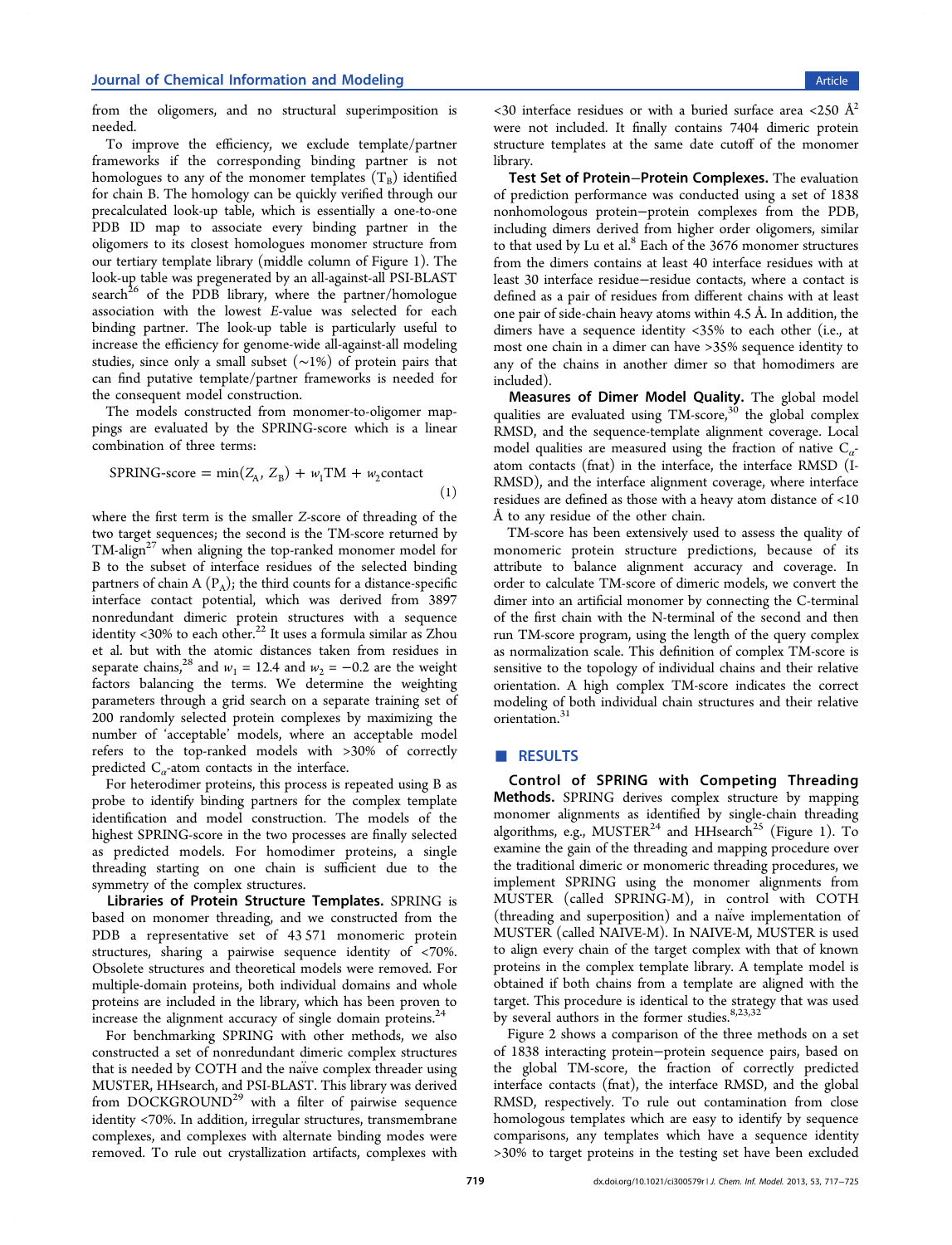<span id="page-3-0"></span>

Figure 2. [Cumulative fraction of TM-score, native contacts,](http://pubs.acs.org/action/showImage?doi=10.1021/ci300579r&iName=master.img-002.jpg&w=208&h=208) and interface and global RMSD at different threshold cutoffs, for models on 1838 proteins predicted by SPRING-M, SPRING-H, SPRING-C, COTH, and NAIVE-M, respectively. The shown data are from the best out of five top-ranked models for each protein target.

from the template libraries. This filter is implemented in all the following threading calculations unless noted specifically.

Overall, the number of successful predictions by SPRING-M is the highest among all methods in each of the TM-score ranges. The same is true for the fraction of interface  $C_{\alpha}$ -atom contacts and the interface and global RMSD results. For instance, if we consider a TM-score threshold of >0.5, SPRING-M, COTH, and NAIVE-M generated valid dimeric models for 1029 (56%), 767 (42%), and 568 (31%) out of the 1838 protein targets, respectively. Similarly, if we count for the number of cases which have an I-RMSD <5 Å and with at least 50% interface residues aligned, the number for SPRING-M, COTH, and NAIVE-M is 638 (35%), 381 (21%), and 359 (20%), respectively.

To further examine the detailed difference between the algorithms, in Figure 3A,B we present a head-to-head comparison of dimeric models predicted by SPRING-M and COTH, with regard to the TM-score and contact accuracy (fnat). There are 1023 cases where SPRING-M generates models of a higher TM-score than COTH, where COTH does so in 539 cases. Overall, the average TM-score of the predicted SPRING-M models is 13% higher than that of COTH. For interface structure modeling, SPRING-M models preserve 31% of the native contacts, whereas in COTH it does so in only 17% of cases (see Figure 3B). Since both methods used the topranked monomeric models to form the dimer models, their global alignment coverage is close (∼88%). Thus, this TMscore increase is purely due to the identification of better dimer templates from the SPRING-M threading mapping, which results in more precise chain orientations. This is further manifested by the modeling quality at the interface structures. If we defined a high-quality hit as that with an I-RMSD <2.5 Å on >90% of interface residues aligned, SPRING-M produced 162 hits compared to 89 by COTH, which corresponds to an increase of 82%.

In Figure 3C,D, we present a similar head-to-head comparison of SPRING-M with NAIVE-M, where the TM-



Figure 3. [Head-to-head comparisons of 1838 SPRING-M models](http://pubs.acs.org/action/showImage?doi=10.1021/ci300579r&iName=master.img-003.jpg&w=211&h=196) with that by the control methods. The left column shows TM-score of the best in top-five complex models, and the right column is the fraction of the correctly predicted interface contacts. (A,B) SPRING-M vs COTH and (C,D) SPRING-M vs NAIVE-M.

scores of the dimeric models predicted by SPRING-M are on average 40% higher than that of NAIVE-M. The major reason for the TM-score increase in SPRING-M is due to the boost of template libraries because SPRING-M has the monomer structures built from the tertiary template library (43 571 entries) which is much larger than the quaternary template library (7404 entries), while the latter was the only source used by NAIVE-M for building the complex models. For interface structure, the NAIVE-M alignments conserve 17% of native contacts (see Figure 3D), which is similar to that of COTH but 45% lower than that of SPRING-M. Here, although the individual COTH models are on average of higher TM-score, they do not contain more correct interface contacts than NAIVE-M. The poor performance of COTH relative to SPRING-M is mainly due to the alignment strategy that COTH employs to combine the monomers of the identified dimeric template. Since COTH uses a full-length global superposition strategy, it focuses less on the interface conservation, rather than the global topology of the complexes. In contrast, SPRING-M maps the monomer alignment using a subset of interface residues, which guarantee a better match in the interface regions. Meanwhile, many of the top alignments have the partner chain directly coming from the original oligomer entry which helps enhance the shape match of the interfaces. Third, the quaternary chain orientation of the complexes as identified by SPRING-M mapping has a better quality than that by monomeric or dimeric threading, which further contributes to the interface contacts.

The observed performance differences of SPRING-M from COTH and NAIVE-M with regard to the TM-scores are statistically significant, which have the  $p$ -values from the pairwise student t tests of  $10^{-72}$  and  $10^{-166}$ , respectively. In Table 1, we summarize the overall model qualities for each method, according to the average TM-score, the fraction of native  $C_{\alpha}$ -atom contacts, the number of hits with an I-RMSD  $\langle 2.5 \text{ Å}, \text{ and the global alignment coverage, respectively.}$ results are shown from both the first model and the best in top-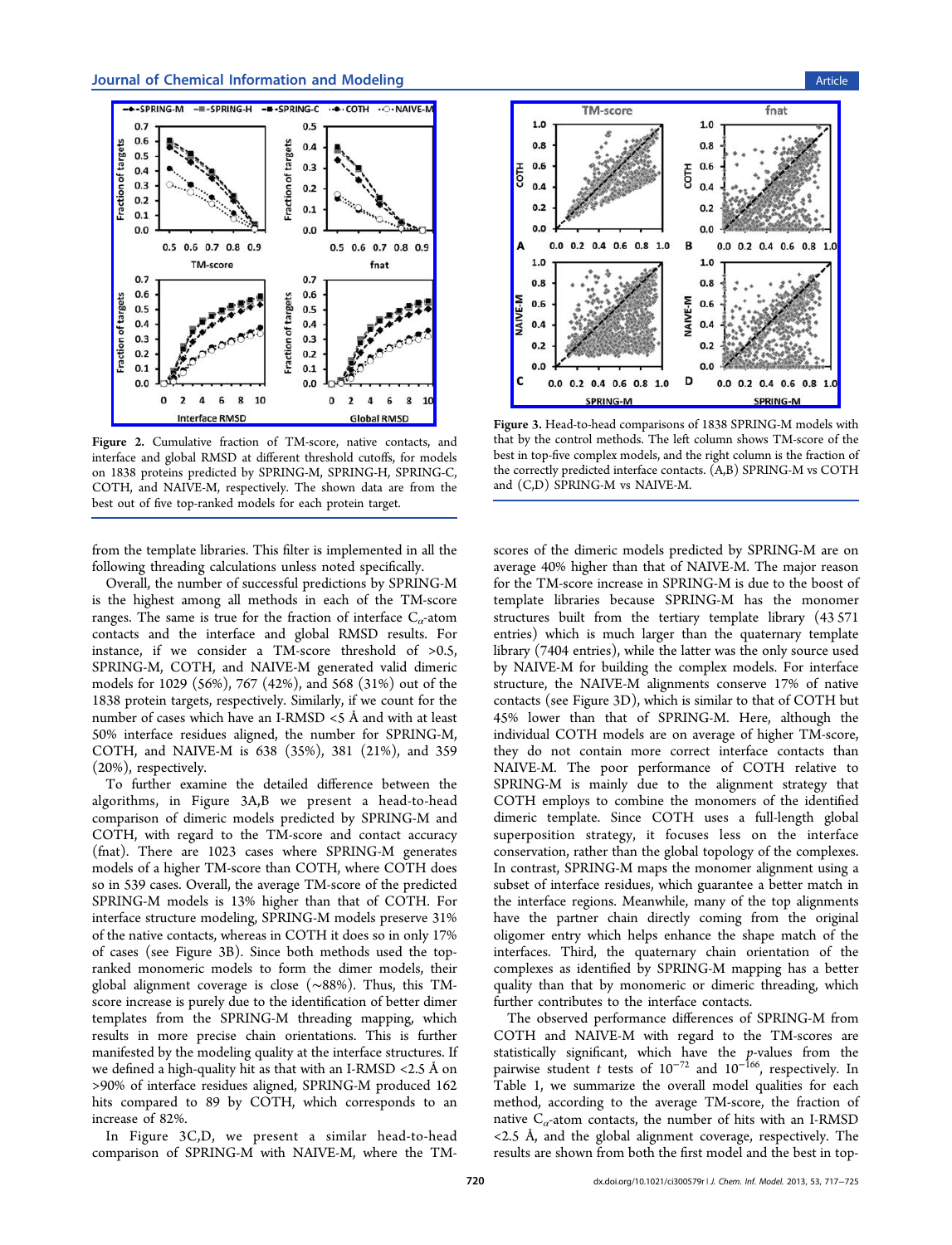<span id="page-4-0"></span>Table 1. Comparison of Different Threading Methods on 1838 Nonhomologous Targets

|              | top $1/5$   |                    |                   |                       |
|--------------|-------------|--------------------|-------------------|-----------------------|
| methods      | $TM-scorea$ | $f_{\text{nat}}^b$ | hits <sup>c</sup> | coverage <sup>d</sup> |
| $NAIVE-Pe$   | 0.25/0.26   | 0.10/0.11          | 42/47             | 45/47%                |
| NAIVE- $H^f$ | 0.35/0.37   | 0.15/0.17          | 80/93             | 56/58%                |
| NAIVE- $M^g$ | 0.38/0.40   | 0.15/0.17          | 60/67             | 87/88%                |
| COTH         | 0.48/0.50   | 0.15/0.17          | 70/89             | 88/88%                |
| SPRING-M     | 0.54/0.56   | 0.26/0.31          | 133/162           | 88/88%                |
| SPRING-H     | 0.55/0.57   | 0.29/0.33          | 211/246           | 81/81%                |
| SPRING-C     | 0.56/0.58   | 0.29/0.34          | 187/219           | 86/83%                |

 $\textsuperscript{a}$ Average TM-score of predicted complex models.  $\textsuperscript{b}$ Average fraction of conserved interface native contacts. <sup>c</sup> Number of targets with model of I-RMSD  $\langle 2.5 \text{ Å} \rangle$  and  $>90\%$  interface covered.  $d$ Average fraction of aligned complex residues. Waive implementation of PSI-BLAST.<br>Aligned complex residues. Naive implementation of PSI-BLAST. Naive implementation of HHsearch. <sup>*gNaive* implementation of</sup> MUSTER.

five models, where SPRING-M clearly outperforms the control methods in all the criterions.

Illustrative Examples of Dimeric Threading. To further analyze the strength and weakness of SPRING-M in comparison with the other methods, we dissect in detail several typical examples. Figure 4 presents the model predictions for the 1-Cys peroxiredoxin complex (PDB ID: 1XCC), which is a typical homodimer complex. First, NAIVE-M identified a template from the glutathione peroxidase-5 (PDB ID: 2P5Q) with a sequence identity of 11% to the target. The predicted model has a TM-score =  $0.37$  and an I-RMSD = 12 Å, covering 64% of interface residues. The model predicted by COTH uses the same complex (PDB ID: 2P5Q) as the global template. However, COTH derives both monomer models from the peroxiredoxin-4 protein (PDB ID: 2PN8). The combination of the monomer templates on the dimer framework increases the TM-score from 0.37 to 0.52, which has an I-RMSD of 7.1 Å to the native crystal structure complex. In total, it has 376 residues aligned, which are much higher than that in the NAIVE-M alignment.

Finally, SPRING-M derives the orientation based on the single-chain MUSTER threading, which retrieves the dimer template from the tryparedoxin (PDB ID: 1UUL). The individual monomers of this dimer template are structurally similar (TM-score =  $0.67$ ) to the monomers of the template (PDB ID: 2P5Q) as identified by COTH and NAIVE-M, but the chain orientation in 1UUL is much closer to the native than

that in 2P5Q. The closer orientation of the framework allows SPRING-M to generate a dimer model of higher quality after the mapping of monomer structures (see Figure 4).

An interesting question is why 1UUL was only successfully identified by SPRING-M but not other methods since both COTH and NAIVE-M use MUSTER for monomer threading. A closer analysis showed that this template is not included in the nonredundant dimer structural library since the complex structure contains a single decamer and thereby multiple alternative binding modes for the homologue chain pairs. Since the other two algorithms did not select particular binding modes from a set of alternatives, none of the putative orientations could be detected. As an essential advantage, however, SPRING-M considers all alternative binding modes from all complexes of the oligomer structure, since it starts from monomer threading with the composite SPRING-score selecting the most suitable pair. In this example, although all monomer templates have a low sequence identity to the target (<30%), the SPRING-score is high (27.5), which gives us a high confidence on the prediction. The overall TM-score of the mapped dimer model is 0.75 with an I-RMSD of 3.0 Å. Again, the fraction of aligned interface residues of both SPRING-M and COTH models is the same  $(= 83\%)$ , where the improvement of SPRING-M is on the choice of the better template framework and the closer mapping of monomer structures in the individual domains.

Figure 5 presents another example from the putative kinase complex (PDB ID: 2AN1, chains A and D). In this example,



Figure 5. [Complex models \(dark color\) are superposed with the n](http://pubs.acs.org/action/showImage?doi=10.1021/ci300579r&iName=master.img-005.jpg&w=202&h=121)ative crystal structure of putative kinase complex (light color, PDB ID: 2AN1). (A) COTH and (B) SPRING-M.



Figure 4. Pred[icted dimer models \(dark color\) of NAIVE-M, COTH, and SPRING-M for target protein superposed with the native](http://pubs.acs.org/action/showImage?doi=10.1021/ci300579r&iName=master.img-004.jpg&w=399&h=128) structure of the 1-Cys peroxiredoxin complex (light color, PDB ID: 1XCC). The values below each superposition are TM-score, I-RMSD, and fraction of aligned interface residues.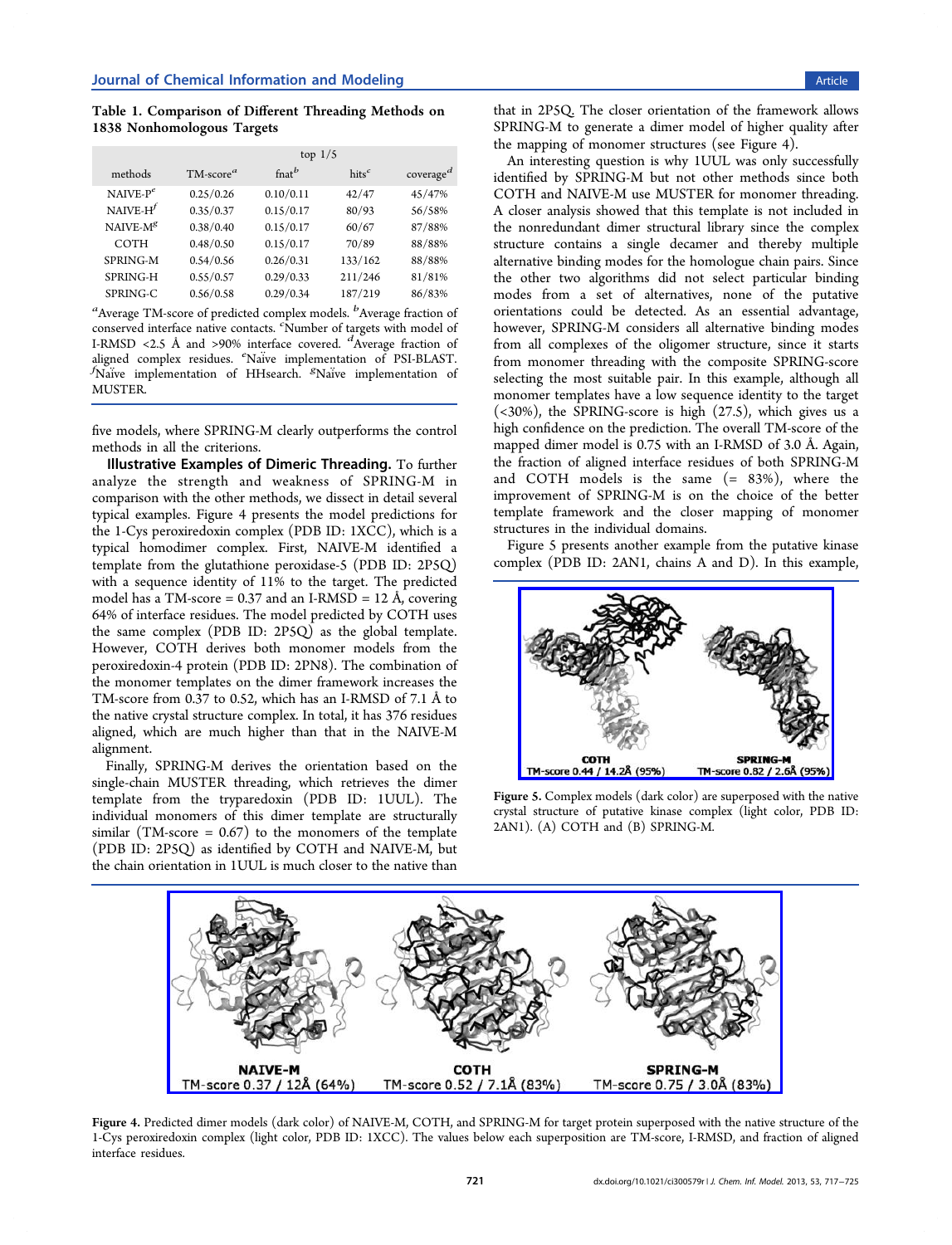the best template (PDB ID: 1YT5) is included in the dimeric structural library. But the oligomer complex includes 8 biomolecules based on 4 homologues chains; these correspond to 48 dimeric alternative binding modes. The COTH library can chose only one binding mode from the dimeric pair of chains A and D that has the lowest solvent free energy  $(-183)$ kcal/mol) as defined in the PDB; this template results in an incorrect orientation for this target (fnat  $= 0.09$  and I-RMSD  $=$ 14.2 Å), although the individual monomer models are similar to native (TM-scores >0.77).

In contrast, since SPRING-M retrieves partners from original oligomer complex structure, it naturally considers all 48 putative binding modes in the look-up table. Despite the slightly higher solvent free energy (−139 kcal/mol), the complex of biomolecules 3 and 5 with chains A and B was selected by SPRING-M as the most suitable framework, since the TM-score from TM-align superposition (0.82) and the contact potential (−41) are both better than all other partnerships (TM-score and contact potential values for the A/D pair template are 0.44 and −22, respectively). The choice of this A/B template results in a complex model with much better quality (fnat =  $0.70$  and I-RMSD = 2.6 Å) than that by COTH (see Figure 5). Meanwhile, since only one chain was required for other proteins (instead of both chains in COTH) to be superimposed on the framework, the interface shape match is another contribution to the quality of the interface structures of the SPRING-M models in this example.

Performance of SPRING Using Different Monomeric Threading Algorithms. In the previous sections, we compared SPRING-M, COTH, and NAIVE-M with all three algorithms based on MUSTER to ensure a fair comparison of different template identification and complex construction strategies. However, neither SPRING mapping nor the SPRING-score is restricted to specific monomeric threading algorithms. An interesting question is whether and how the SPRING pipeline benefits from choosing different targettemplate alignment algorithms. Here we test the performance of SPRING using another threading program, HHsearch<sup>25</sup> (SPRING-H). While MUSTER generates the target-template alignment based on a composite sequence and structu[ral](#page-8-0) profiles, HHsearch uses the hidden Markov models. They can have significantly different results on template selection and target-template alignment for specific cases, although the overall performance in the tertiary template identification was shown comparable in previous benchmark tests.<sup>33</sup>

Based on the data of the 1838 protein complexes, we found that SPRING-H identifies on average better qu[alit](#page-8-0)y quaternary templates than that by SPRING-M. For instance, if we consider a TM-score threshold >0.5, SPRING-H and SPRING-M generated valid dimeric models for 1082 (59%) and 1029 (56%) protein targets, respectively, after excluding homologous templates (see Figure 2). Similar conclusion is obtained, regarding the average TM-score, contact accuracy, interface, and global RMSDs. In [pa](#page-3-0)rticular, if we count the number of correct models with an I-RMSD <2.5 Å and >90% interface coverage, SPRING-H has about 1.5 times more hits than SPRING-M (see Table 1).

This difference is quite striking since MUSTER and HHsearch alignments h[av](#page-4-0)e about the same TM-score on the tertiary template recognitions (i.e.,  $\langle TM\text{-}score \rangle = 0.57$  for both alignments in our test). A detail analysis showed that the alignment coverage of the MUSTER alignments is ∼8% higher than that of HHsearch. These extra residues of alignments have resulted in a higher overall RMSD in the MUSTER alignment (8.1 vs 5.8 Å in HHsearch). Since SPRING aligns monomeric models to the interfaces of the dimeric frameworks (see Figure 1), a high monomeric RMSD can easily shift the alignment into less favorable orientations. Thus, SPRING-H profits from the [m](#page-1-0)ore accurate target-template alignments although HHsearch provided a lower coverage of aligned residues.

Nevertheless, when combining the alignments HHsearch and MUSTER, SPRING (called SPRING-C) yields a slightly but significant (pairwise student t test <10<sup>-7</sup>) improvement of 1.4 and 3.1% compared to SPRING-H, in the average TM-score and fnat, respectively (see Figure 6A,B). Additionally the



Figure 6. [Head-to-head comparisons of the SPRING models u](http://pubs.acs.org/action/showImage?doi=10.1021/ci300579r&iName=master.img-006.jpg&w=209&h=196)sing different monomeric threading methods on 1838 test proteins. The left column shows TM-score of the best in top-five complex models, and the right column is the fraction of the correctly predicted interface contacts. (A,B) SPRING-C vs SPRING-H and (C,D) SPRING-C vs SPRING-M.

number of acceptable models (TM-score >0.5) increases from 1082 (59%) in SPRING-H to 1115 (61%) in SPRING-C. In Figure 6C,D, we also present a head-to-head comparison of SPRING-M with SPRING-C, where the TM-scores of dimeric models predicted by SPRING-C are on average 4% higher than that of SPRING-M. Considering the contact accuracy, SPRING-M preserves 31% of native contacts (see Figure 6D) compared to 34% by SPRING-C. The overall results of the comparisons are summarized in Table 1. These data demonstrate that a complementary alignment from different threading algorithms can further improve the yields of SPRING.

Specificity of SPRING Predictions. The confidence of the SPRING method is assessed by the SPRING-score, which is a combination of threading Z-score, structural mapping TMscore, and interface contact potential (see eq 1). In this section, we examine whether the SPRING-score is able to distinguish correct from incorrect SPRING predictions, [wh](#page-2-0)ich is important in practical applications since confidence scores of predictions essentially decide how the models should be used by biologist users. We use SPRING-C for the illustration.

Figure 7 presents TM-score, fnat, and interface and global RMSDs of the predicted models to the native complexes in different [SP](#page-6-0)RING-score interval. Considering the first models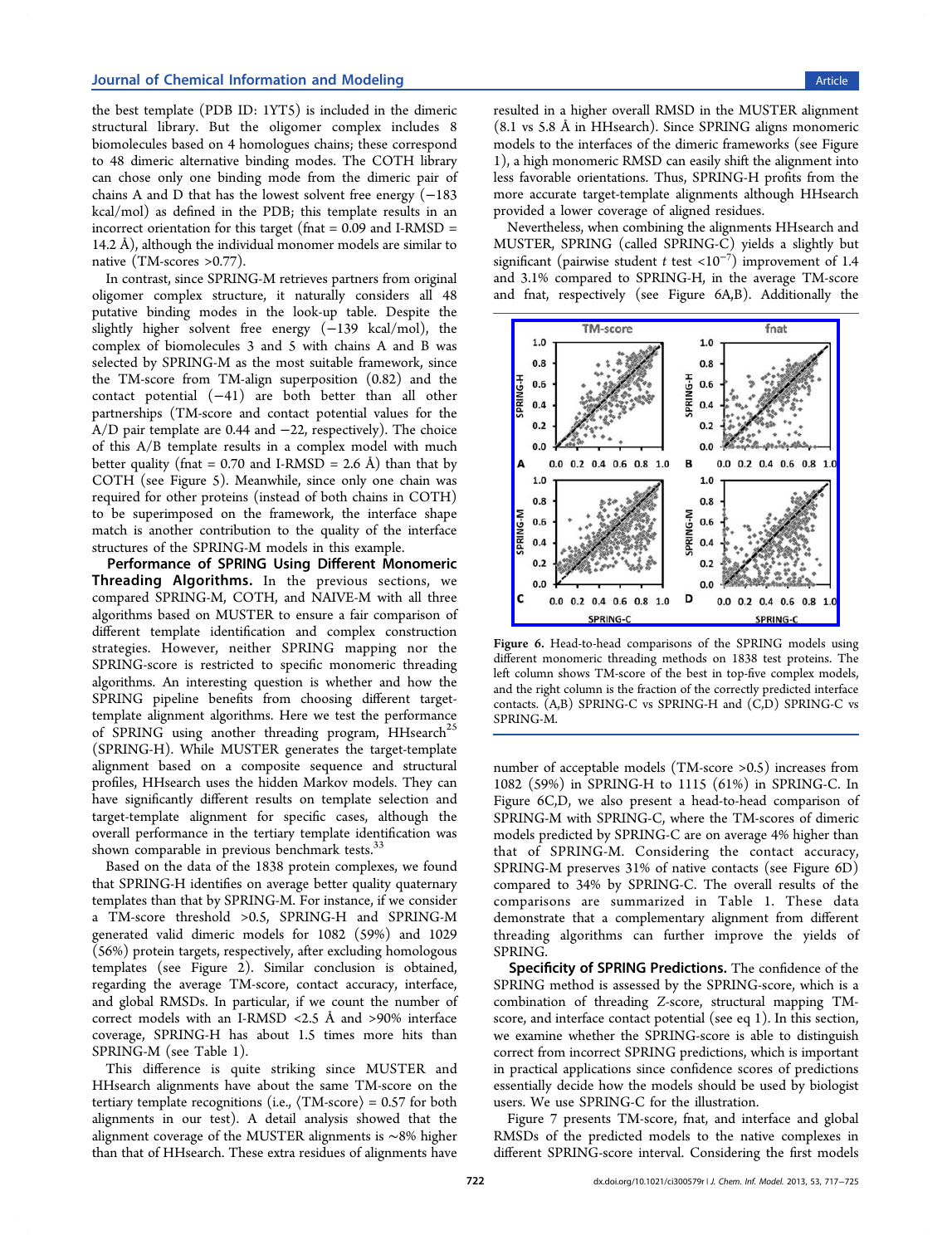<span id="page-6-0"></span>

Figure 7. [Fraction of predicted models above and below spe](http://pubs.acs.org/action/showImage?doi=10.1021/ci300579r&iName=master.img-007.jpg&w=209&h=199)cific quality thresholds within a given SPRING-score interval for the topranked models. The depicted quality measures are TM-score, fraction of native interface contacts, interface, and global RMSD. Models with <50% of aligned interface residues are included in the RMSD category  $>10 \text{ Å}.$ 

for the 1838 cases, SPRING-C made 987 (54%) predictions with a SPRING-score >13. In 774 (78%), 579 (59%), 601 (61%), and 519 (53%) cases, the predicted models have a TMscore >0.5, a fnat >0.5, and interface and global RMSDs <5 Å (see the dark regions in Figure 7). Apparently, when SPRINGscore is higher, there is a higher fraction of protein targets that have models with a better quality and vice versa. For example, when considering TM-score >0.5 as a threshold, the fraction of successful modeling is 60, 80, and 88% for the targets in the SPRING-score interval of [13, 15], [15, 20], and >20, respectively. If we use a threshold of SPRING-score >13 to predict the correct template alignments, the false-positive and false-negative rates for TM-score >0.5 are 0.22 and 0.27, respectively. A similar tendency was also seen when using other criterions (see Figure 7).

Nevertheless, there is a considerable fraction of proteins which have low specificity, i.e., the proteins that have a highscoring prediction but with poor model qualities when compared to the native or vice versa. For instance, we identified overall 53 structures which have a SPRING-score >20 but with a TM-score <0.5. In the majority of these cases, we found that SPRING ranks the templates of alternative binding modes as the highest score templates. Incorporation of specific binding affinity energy terms, such as the binding predictions by BSpred,<sup>9</sup> can be a possible solution to further improve the specificity of SPRING.

Compa[ri](#page-8-0)son of SPRING with Other Conventional Threading Strategies. The majority of above SPRING benchmark data are controlled with our internal algorithms of COTH9 and MUSTER.<sup>24</sup> To have a general control with other external threading algorithms, we implement two additional proced[ur](#page-8-0)es of the naiv[e e](#page-8-0)xtension of PSI-BLAST (NAIVE-P) and HHsearch (NAIVE-H) for complex modeling. Following the traditional homology-based multimeric threading strategy,8,23,32 these procedures first match the monomer chains through the dimer template library by PSI-BLAST or H[Hsearch](#page-8-0). If the two target chains hit the monomers from

the same complex template, the aligned regions isolated from the template constitute the complex models.

As shown in Table 1, SPRING significantly outperforms NAIVE-P and NAIVE-H, in terms of global and local quality of the models. For examp[le](#page-4-0), the TM-score and the number of native contacts in the first model of SPRING-C is 124 and 190% higher than that of NAIVE-P and 60 and 93% higher than that of NAIVE-H. Among the naive extensions of the monomer threading algorithms, NAIVE-M has a slightly higher TM-score than NAIVE-H due to the higher alignment coverage but with a lower number of hits considering the I-RMSD cutoffs. Both algorithms have a significantly better model quality than NAIVE-P, which stems from the improved sensitivity of profile−profile alignments by MUSTER and HHsearch on monomer threading over the sequence-profile alignment by PSI-BLAST.

Control of SPRING with Rigid-Body Docking Algorithms. To have a control of SPRING with the rigid-body docking methods,11−<sup>18</sup> we implement SPRING-H on the dimer complexes of the protein docking benchmark set<sup>34</sup> 3.0, which have both comple[x and](#page-8-0) unbound monomer structures solved in the PDB. Since SPRING has often partial structu[re](#page-8-0) aligned, we implement another version of SPRING-UB which superimposes the unbound monomer structures to the SPRING-H models after threading.

In Figure 8, we present the modeling results of SPRING-H and SPRING-UB in terms of the number of targets with an I-



Figure 8. [Comparison of SPRING and ZDOCK models at](http://pubs.acs.org/action/showImage?doi=10.1021/ci300579r&iName=master.img-008.jpg&w=182&h=180) different target-template sequence similarity thresholds (30, 50, and 70%) on 77 heterodimeric protein complexes. The number of correct predictions, i.e., with I-RMSD <5 Å, is shown for SPRING-H, SPRING-UB, ZDOCK (V2.32 and V3.02) and a combination of SPRING-UB and ZDOCK V3.02.

RMSD <5 Å in the top-five models. As expected, the SPRING algorithm strongly depends on the level of filters for excluding homologous templates. At the sequence identity cutoffs of 30, 50, and 70%, SPRING-H generated models with I-RMSD <5 Å for 16, 23, and 28 targets, respectively. SPRING-UB has a slightly better result (with 17, 24, and 31 targets, respectively) due to the better model of the monomer structures.

As a control, two ZDOCK programs (V2.32 and V3.02) are implemented, which represent one of best rigid-body algorithms according to the CAPRI experiments.<sup>35</sup> While both ZDOCK programs use the fast Fourier transformation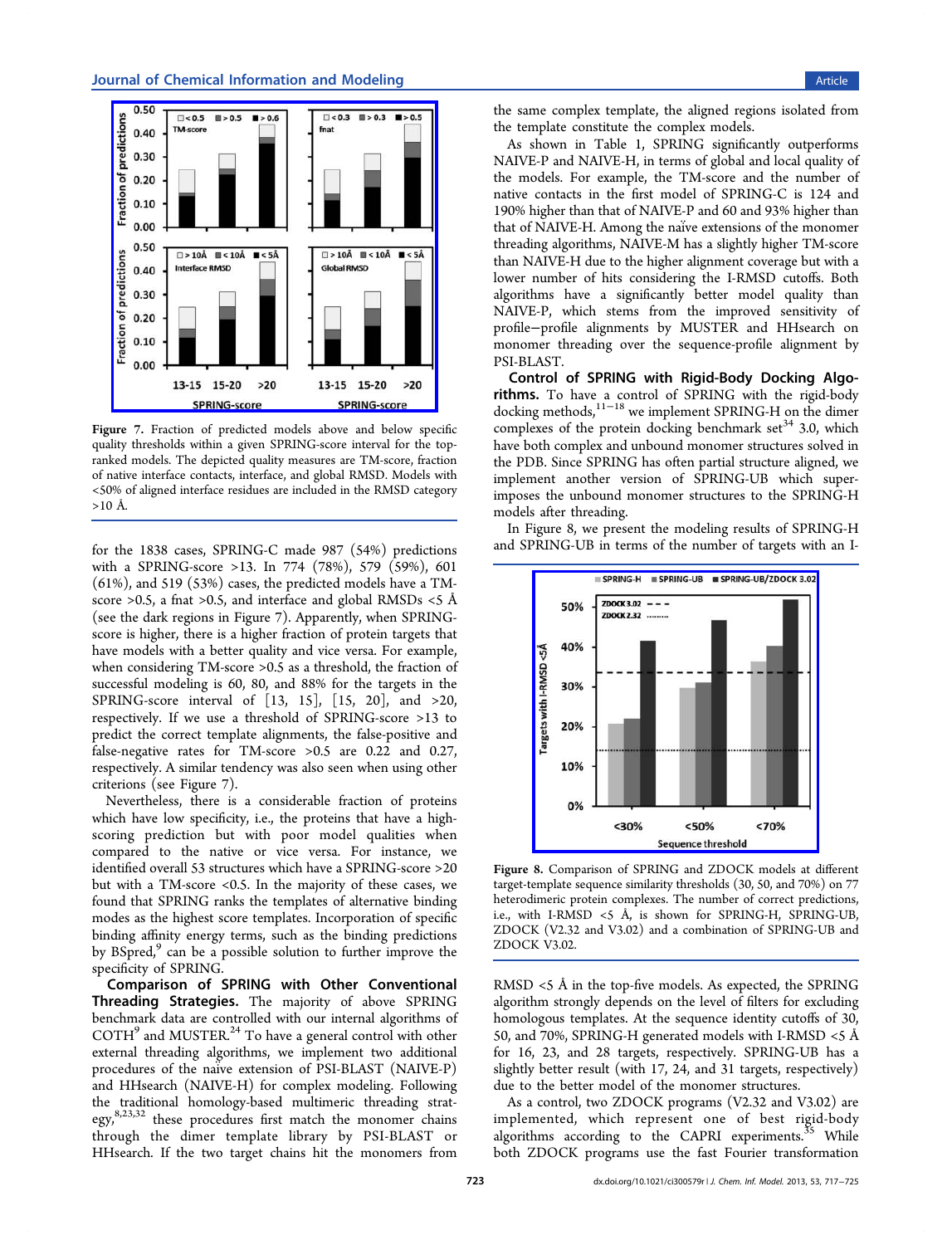<span id="page-7-0"></span>technique to sample the conformation space of docking, ZDOCK V3.02 incorporates a new statistical pairwise potential to improve modeling selections.<sup>36</sup> ZDOCK V2.32 generates models of I-RMSD <5 Å for 11 targets, which is lower than both SPRING-H and SPRING-U[B.](#page-8-0) However, the new pairwise potential significantly improves the ZDOCK V3.02 program with models of I-RMSD <5 Å for 26 targets, where SPRING could produce a similar number of correct models only if the homologue filter cutoff increases up to 50−70%.

In the right column of Figure 8, we also show the results of a hybrid modeling which has two models selected from SPRING-UB and three from ZDOCK V[3.](#page-6-0)02. This combined approach outperformed all the four individual methods at different sequence identity thresholds (30, 50, and 70%) with correct models in the top five for 32, 36, and 40 targets, respectively. The results illustrate that the approaches of SPRING and ZDOCK are complementary to each other and a combination can lead to improved prediction accuracy.

#### ■ CONCLUSION

We presented SPRING, a new method to identify protein complex structural templates by mapping single-chain-based threading alignments with complex frameworks. Large-scale benchmark testing was performed in control with a recently developed cothreading method COTH<sup>9</sup> and the naive extension of three monomer threading algorithms (MUSTER, HHsearch and PSI-BLAST), where the latter strategy is identical to that used by other authors in former template identification studies.<sup>8,23,3</sup>

Based on a large test set of 1838 nonhomologous protein complexes, we showe[d that](#page-8-0) SPRING can produce models in the top five for 1115 (61%) targets with a TM-score >0.5, after all homologous template with a sequence identity >30% are excluded. The average TM-score for all targets is 0.58 with 34% of native interface contacts correctly predicted. In our recent studies, we have demonstrated that a TM-score >0.5 is statistically significant, which corresponds to a model of the correct fold in tertiary structure prediction $37$  and in quaternary structure comparisons.<sup>22</sup> These data demonstrate that SPRING has the ability to generate reasonably cor[rec](#page-8-0)t complex models for more than half of [no](#page-8-0)nhomologous targets.

On the same benchmark protein set with same homology filter, the TM-score of the SPRING models is 16, 45, 57, and 123% higher than that by COTH, MUSTER, HHsearch, and PSI-BLAST, respectively. The differences are statistically significant and all with p-values <10<sup>-76</sup> in the pairwise student t test. Considering the fraction of correctly predicted interface contacts, the SPRING models preserve at least twice as many native contacts compared to the competing methods. The corresponding  $p$ -values of the pairwise student  $t$  test are below 10<sup>−</sup><sup>103</sup> in all the comparisons. The number of targets with highquality models (i.e., with an I-RMSD <2.5 Å and >90% of interface residues aligned) was 219 in SPRING, compared to 89/67/93/47 in the competing methods, respectively.

Compared to COTH, a method that is conceptually closest to SPRING among the control methods, the major advantage of SPRING is the employment of the monomer-to-oligomer mapping which allows the use of entire PDB library for complex frame derivation, while COTH exploits only a subset of complex structures at certain sequence identity cutoff which renders a loss of template frameworks; in particular the different binding modes from same monomer sequences (see the example in Figure 5). Such loss cannot be recovered by

improving the scoring function of ranking. Indeed, we have tried to immigrate the SPRING-score (another major difference of SPRING) to COTH, but this change does not make a significant difference on the overall TM-score of COTH threading alignments.

We also control SPRING with the rigid-body docking algorithms on the docking benchmark databases. $34$  As expected, the relative performance of algorithms strongly relies on the thresholds that are used to filter out homolo[gou](#page-8-0)s templates. However, a combination of the two approaches outperforms individual ones at all homologous cutoffs, which demonstrates the complementarities of the algorithms. Thus, a combination of both threading and rigid-body docking methods should represent a promising and reliable approach to the genomewide structure modeling, where various targets with different levels of homology and difficulty need to be modeled.

For the evaluation of model qualities, we illustrated that there is a strong correlation between SPRING-score and the quality of the predicted models. If we consider a cutoff of good quality models of TM-score >0.5, the false-positive and false-negative rates for a SPRING-score >13 are 0.22 and 0.27, respectively. These data not only underline the high specificity of the SPRING predictions but also highlight the limitation of current threading-based approaches, since SPRING does not have high confidence predictions in nearly 50% of testing cases. This is partly due to the limited availability of analogous template structures since all homologous templates with a sequence identity >30% have been excluded in the test. Nevertheless, considering the large number of possible protein−protein interactions in genomes, high accuracy predictions for even less than half of all interactions would yield highly valuable new insights, not saying that a higher successful rate should not be possible if homologous templates are included.

As a threading-based modeling approach, SPRING only provides partial structures on the target sequences, with  $C_{\alpha}$ structural models derived from the complex templates. The fulllength atomic structural models need to be generated using separate assembly and refinement procedures, such as TACOS (http://zhanglab.ccmb.med.umich.edu/TACOS/). Moreover, in the presented version, SPRING only considers pairwise [protein sequences known to interact. The exte](http://zhanglab.ccmb.med.umich.edu/TACOS/)nsion of the method to the high-order complex prediction is straightforward since no additional template library and monomer complex lookup table are needed. We are working on addressing these issues and plan to apply the SPRING mapping technique to the construction of genome-wide structural networks.

### ■ AUTHOR INFORMATION

#### Corresponding Author

\*E-mail: zhng@umich.edu.

#### Notes

The auth[ors declare no co](mailto:zhng@umich.edu)mpeting financial interest.

# ■ ACKNOWLEDGMENTS

This work was supported by the National Science Foundation [0903629, DBI1027394] and the National Institute of General Medical Sciences [GM083107, GM084222].

#### ■ REFERENCES

(1) Lu, L.; Arakaki, A. K.; Lu, H.; Skolnick, J. Multimeric Threading-Based Prediction of Protein−Protein Interactions on a Genomic Scale: Application to the Saccharomyces cerevisiae Proteome. Genome Res. 2003, 13, 1146−1154.